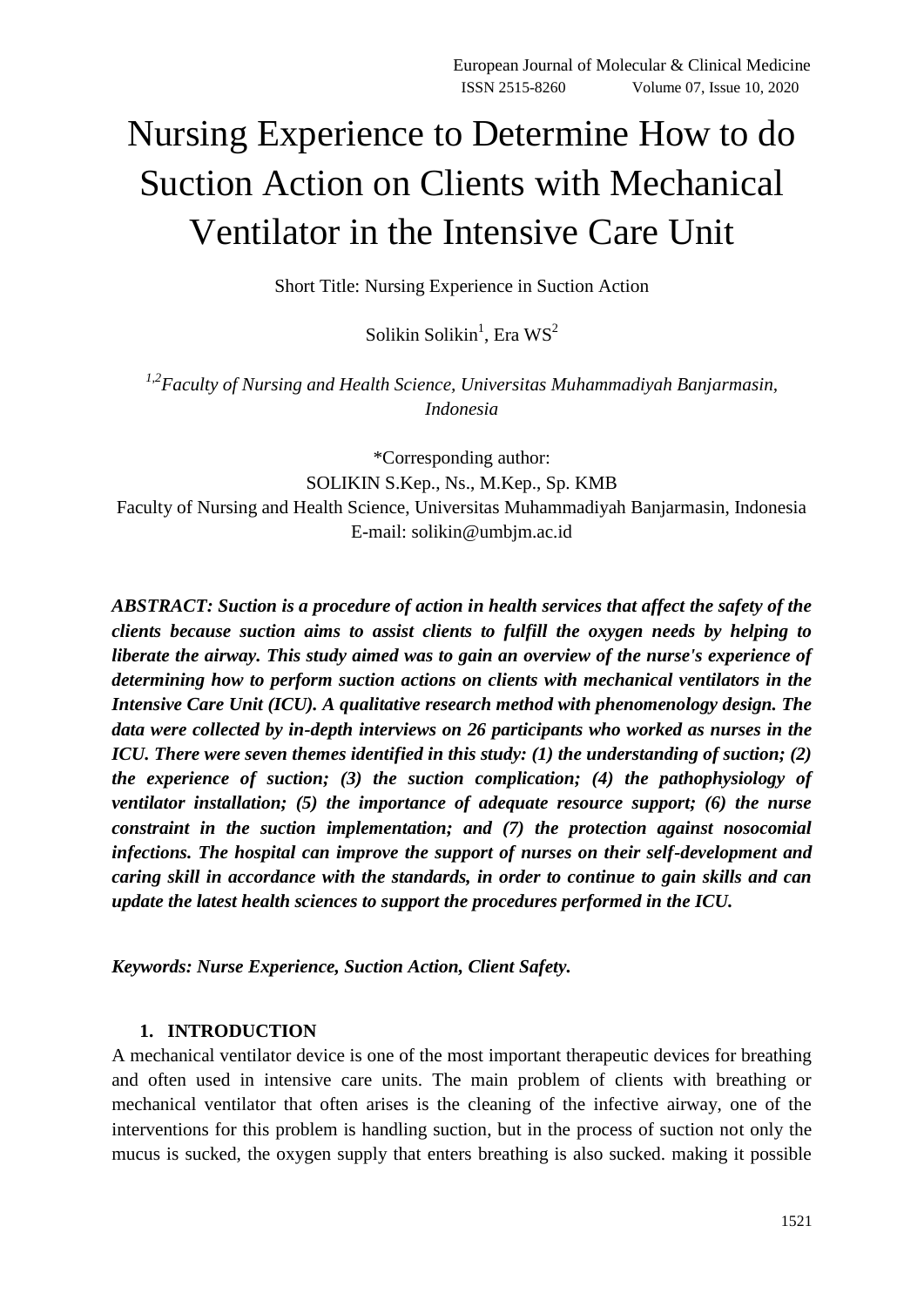for instantaneous hypoxemia to occur which is characterized by a decrease in oxygen saturation (SpO2).

Usually, respiratory failure initially affects the ability to take oxygen (referred to as oxygenase failure) or to remove carbon dioxide called ventilation failure. Finally, both functions stop when respiratory failure becomes quite severe (Bhandary et al., 2015). Acute Respiratory Failure (ARF) in critical clients is still associated with a mortality rate of between 40% and 65%. (Vincent et al., 2002)

Some cases of respiratory failure end with the provision of a mechanical ventilator, which aims to help or take over respiratory function. The risk of installing mechanical ventilators on clients who experience respiratory system disorders is something that must be faced in an effort to save one's life. If the ventilator can function with it, an artificial airway (artificial airway) must be installed with an endotracheal tube (ETT). Clients who have an endotracheal tube (ETT) need to be monitored for hemodynamics before and after suctioning to get the body's response to the procedure given. Clients who are admitted to intensive care should be in a stable hemodynamic state, because the inconvenience of suction action is related to the invasive suction method.

The qualifications of nursing staff working in the ICU must have adequate knowledge, have appropriate skills and have a commitment to time (RI Ministry of Health, 2010). Knowledge of nurses about slime suction or suction is very important for the implementation of slime sucking action in critical situations so as to increase the success of nurses in handling clients in maintaining the effectiveness of the airway. This knowledge and skills determine the success of slime suctioning. Knowledge of slime suction can be obtained through education, training, and experience while working.

Multidisciplinary integration in health services is very influential on the outcome of the services provided. One of the phenomena is about multidisciplinary services in the ICU with clients installed in Mechanical Ventilators. Given the importance of suction action interventions by nurses according to indications that must be immediately carried out in accordance with the standard operating procedures in the ICU Room (McConnell et al., 2016).

The experience of nurses in determining how to do suction is very influential to see how during this time nurse carried out the suction action, because the suction action can provide side effects such as a decrease in oxygen saturation more than 5%. Most of the respondents experienced a significant decrease in oxygen saturation at the time of the suction of mucus endotracheal tube (ETT), which was diagnosed with diseases of the respiratory system. Complications that may arise from the action of sucking mucus, one of which is hypoxemia or hypoxia. So that clients who suffer from respiratory system diseases will be very susceptible to a significant decrease in the value of oxygen saturation at the time of the mucus sucking action, which is very dangerous because it can cause respiratory failure (Berty, 2013).

Considering the importance of suction action, the action must be carried out according to the procedure, so the procedure cannot to cause other complications to the client, such as the lack of O2 supply in the cerebral which can have fatal consequences for the client, to be able to carry out suction actions according to the right procedures. The above phenomenon is important to know because the experience of each nurse is subjective and difficult to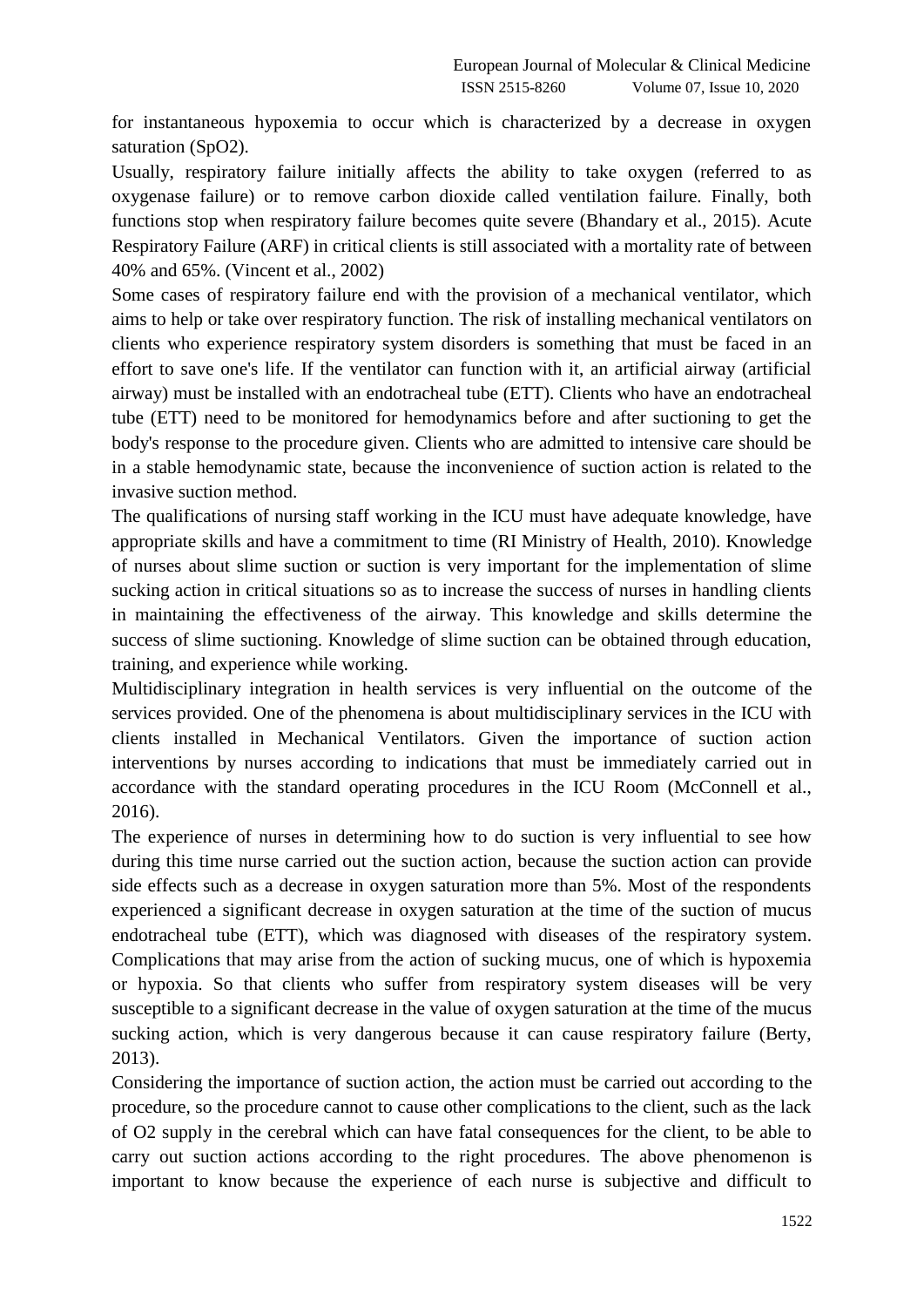quantify. The experience of nurses in determining how to perform suction actions is very diverse and relates to the understanding of the nurse itself. This becomes very important to be explored in nurses so that they can provide an overview of how nurses experience in determining how to do suction actions. This study aimed was to gain an overview of the nurse's experience of determining how to perform suction actions on clients with mechanical ventilators in the Intensive Care Unit (ICU).

### **2. METHODS**

This study of the experience of nurses determines how to perform suction actions on clients who were installed mechanical ventilators in the ICU room at Ulin Hospital Banjarmasin. This study used a qualitative research approach with phenomenological design. Determination of participants in this study using purposive sampling technique. Participants numbered 26 people who worked as executive nurses in the ICU. The researcher collects data by means of in-depth interviews and field notes. In this study the analysis was carried out with structured and specific analysis methods including verbatim transcripts, verbatim transcript analysis and thematic analysis.

#### **3. RESULTS AND DISCUSSION**

## **Themes of Understanding about Suction**

All participants in this study knew the purpose of the suction action on clients who installed mechanical ventilators, namely to remove secret or mucus to maintain the patency of the client's airway. Knowledge of nurses on the purpose of suction actions in this study can be classified between levels three, because in general during the interview participants had applied the knowledge gained by doing suction as an effort to save clients.

Suction is a procedure used to maintain the patency and cleanliness of the airway by removing secretions from the trachea, nose or mouth either from the natural airway (nose or mouth) or from the artificial airway. According to the American Association of Respiratory Care (AARC, 2010) suction is an action procedure that aims to maintain the patency of the airway by cleaning up the accumulation of pulmonary secretion mechanically and carrying out suction actions only when mucous secretions are found.

In the participant interview, it was also suggested that the indication of suction was a client with a decrease in consciousness attached to a mechanical ventilator, and usually a client with a respiratory system disease. Clients with respiratory system diseases are very susceptible to respiratory failure. Breath failure occurs when the exchange of oxygen to carbon dioxide in the lungs cannot maintain the rate of oxygen consumption (O2) and the formation of carbon dioxide (CO2) in the body's cells. In this case the participant added that with the client's condition, the role of mechanical ventilators as one of the tools for emergency breathing therapy is undoubtedly, so that mechanical ventilators are one of the tools that are relatively often used in intensive care units. The main problem of clients with breathing apparatus or mechanical ventilator that often arises is the cleaning of the ineffective airway, one of the interventions for this problem is the suction action.

Suction as an effort to save clients is also expressed by participants where there is a consequence if suction is not carried out, namely the occurrence of respiratory failure due to a secret that closes the respiratory tract. According to Wiyoto (2010), if the suction action is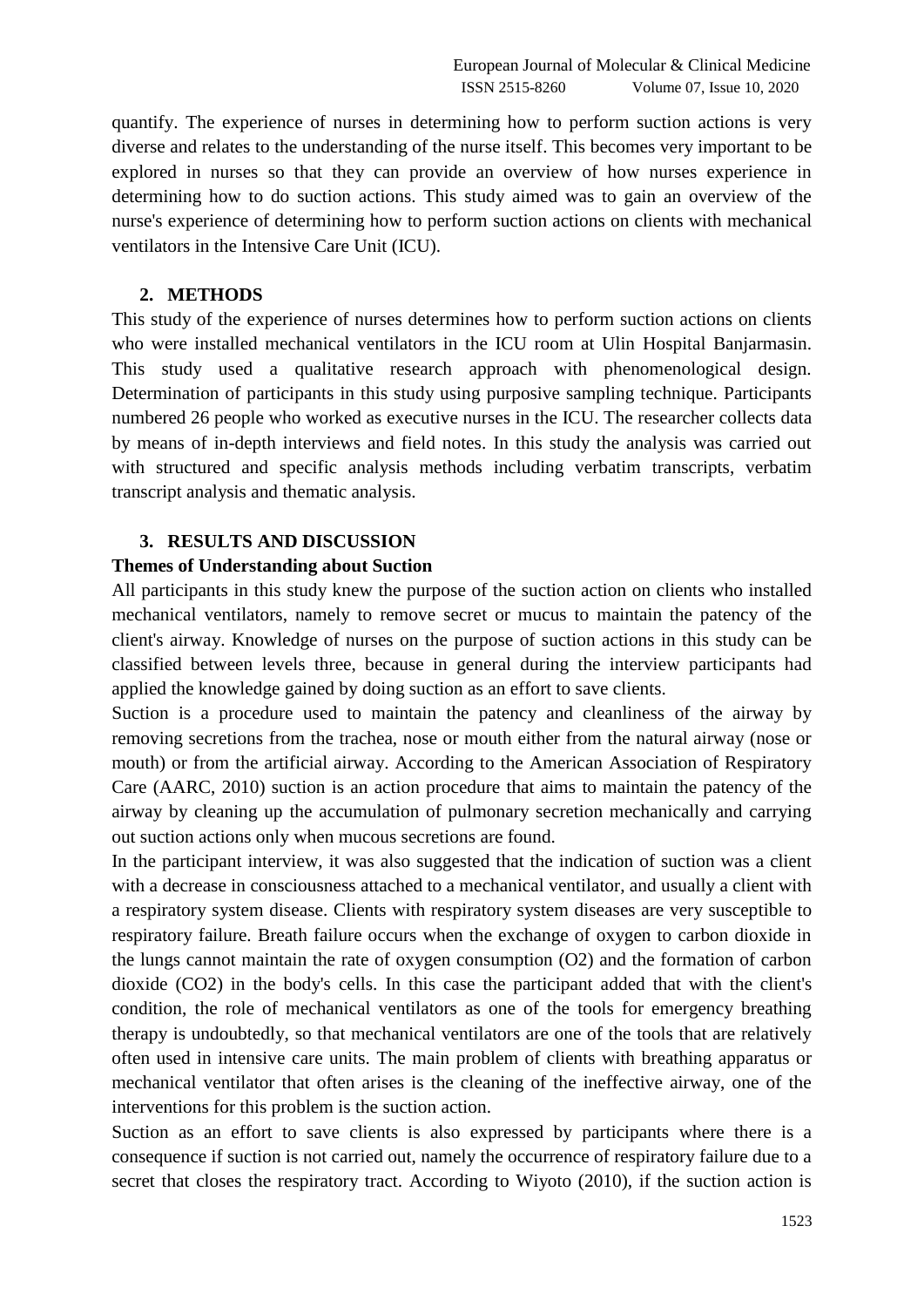not carried out on clients with impaired airway clearance, the client will experience a shortage of O2 supply (hypoxemia) and if the O2 supply is not met within 4 minutes it can cause permanent brain damage. It can be concluded that all participants understand about suction both the purpose and the indications of suction as an effort to save clients, because clients who experience respiratory system problems, especially chronic irritation of the respiratory tract which can cause an increase in the number of mucus-producing / mucusproducing globet cells by therefore it is necessary to take suction of mucus or suction.

## **Theme of Experience Suctioning**

From the results of the interview, participants revealed that the experience in carrying out suction actions had begun from seeing the senior or previous nurse who did it in the room when the participants first worked in the ICU Room. As for the way that nurses do in the implementation of suction in the room there are 2 (two), namely by open suction or by close suction. Participants suggested that the open suction technique requires a method by releasing the client from the ventilator, while the closed suction technique involves a sterile procedure, a closed catheter hose and one with a ventilator circuit that allows parts of suction through the artificial airway without releasing the client from the ventilator circuit, so the principle the procedure performed by closing suction is more sterile.

Overend, TJ et al., (2009) mentions in his research that there is no difference between open and closed suction associated with oxygenation. As for Maggiore, SM et al., (2013) in his research showed that the method of suction with closed suction or closed suction can reduce the loss of suction process (hypoxemia such as hemodynamic changes and mucosal trauma).

## **Theme of Suction Complications**

Participants revealed that the suction action can cause the client's oxygen to be attracted when the nurse is sucking. One of the complications that can occur is because the length of sucking time is carried out beyond the recommended time limit, resulting in the release of the client's oxygen along with the sucking process carried out. The suction procedure where the insertion of the hose in the client's respiratory tract also allows for excessive negative pressure and leads to atelectasis. In addition, the participants also revealed that when the rinsing procedure after suction is also at risk of aspiration, this occurs if the nurse does not focus on performing the procedure.

In Saskatoon Health Regional Authority (2010) said that, complications that might arise from the action of mucus sucking are hypoxemia / hypoxia. And strengthened by Maggiore et al. (2013) about the side effects of sucking on ETT mucus, one of which is a decrease in oxygen saturation of more than 5%. So that clients who suffer from respiratory diseases will be very susceptible to a significant decrease in the value of oxygen saturation at the time of the mucus sucking action.

It can be concluded that given that this suction action can cause harm, early awareness is needed, compliance to take action in accordance with the correct standard operating procedures (SOP) and good skills for health workers who will take such actions, especially for nurses , because without these things can have a bad impact on clients who are temporarily treated. One of them can decrease oxygen levels and if health workers / nurses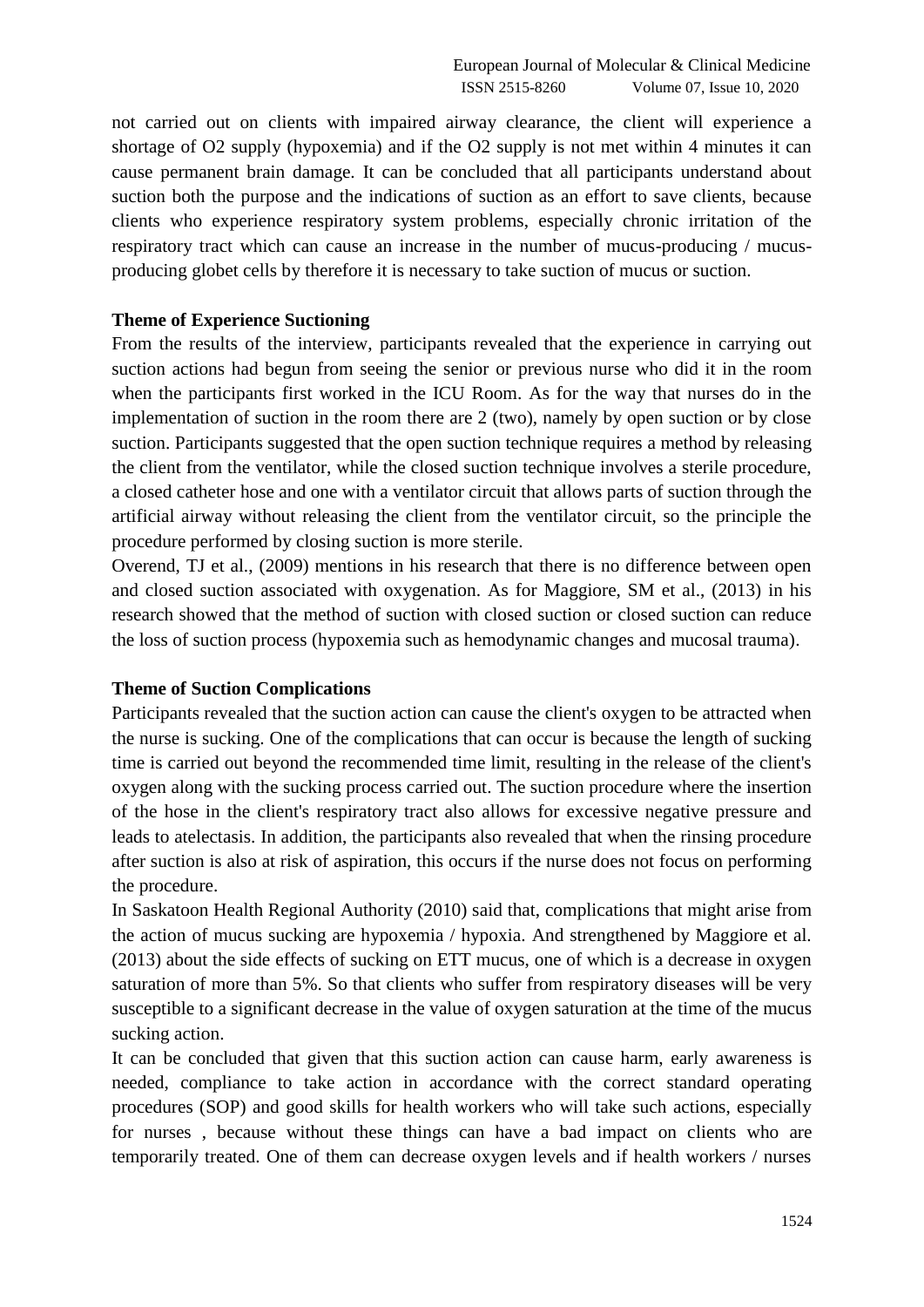are not sensitive to problems that arise can cause clients to experience respiratory failure even to death.

# **Pathophysiological Theme of Ventilator Installation**

Participants revealed that in implementing the suction procedure changes in the balance of hemodynamics can occur to the client because it is an invasive action. In this case hemodynamics is a state of work function of a vital human organ such as lung and heart function. Some cases of respiratory failure end with the provision of a mechanical ventilator that aims to help or take over respiratory function. The risk of installing mechanical ventilators on clients who experience respiratory system disorders is something that must be faced in an effort to save one's life. If the ventilator can function properly then an articial airway (an artificial airway) must be installed with an endotracheal tube or tracheostomy.

The role of mechanical ventilators as one of the tools for acute respiratory therapy is no doubt, so that mechanical ventilators are one of the tools that are relatively often used in intensive care units. The main problem of clients with breathing apparatus or mechanical ventilator that often arises is the cleaning of the ineffective airway, one of the interventions for this problem is the suction action.

Hemodynamics greatly affects the oxygen carrying function in the body and involves heart function, so hemodynamic monitoring is needed in the implementation of suction actions. Hemodynamic monitoring is a measurement of pressure, flow and oxygenation in the cardovascular system. Both invasive and noninvasive hemodynamic measurements can be taken in the ICU (Lewis et al., 2011).

## **Theme of the Importance of Adequate Resources**

The first finding in this study was the HR development category. The participants revealed the importance of the training that nurses should get in relation to the procedure performed in the ICU, this was related to the competence of the ICU nurses themselves. Primary ICU nurses are trained nurses who are certified basic life assistance and advanced life assistance. Secondary ICU nurses are nurses with a minimum of 50% of the total ICU nurses are ICU trained and certified nurses, while tertiary ICU nurses are 75% of the total ICU nurses are trained nurses.

The importance of support for close suction facilities was also revealed by the participants, where the suction method with close can minimize the risk of infection and indeed the standard client is installed a mechanical ventilator should use close suction. Regarding tool inventory policy causes limited use of closed suction. The next finding in this study was the importance of reinforcement, namely the support of the reward system given to the implementing nurses. Some participants in this study revealed that the existence of services is one that increases the motivation of nurses at work.

Flynn et al. (2004) state that gifts / rewards are given by organizations tailored to their abilities, skills, experience and performance. The results of the research of Hsu et al. (2015) in Taiwan concluded that reward systems affect nurse job satisfaction and strengthen organizational commitment with the aim of maintaining nurse skills. The results showed that there was a significant relationship between reward and work motivation of nurses, reward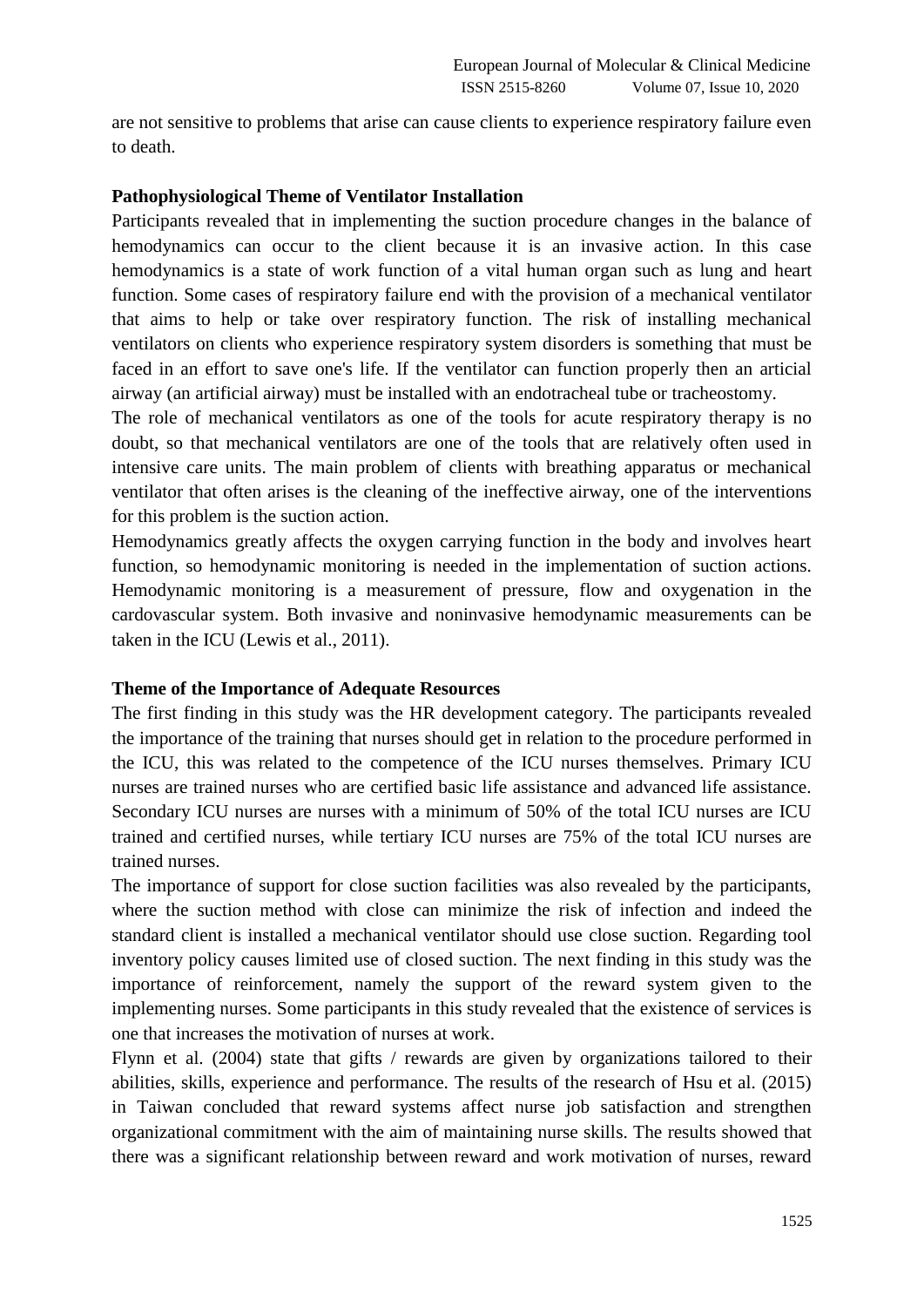was the most related variable to nurse work motivation (Negussie, 2012). Nurses who are valued for their competence will have high motivation in work.

## **Theme of Constraints for Nurses in the Implementation of Suction**

The constraints found in this study include the limitations of the number and qualifications of nurses and the limitations of facilities. The first sub-theme of the limitations of the number and qualifications of nurses with unprofessional nurses 'behavioral categories revealed that nurses' behavior was a supporting factor (environment) because of statements from participants who stated that nurses were less aware of sterile procedures. This can form unexpected behavior. Professional behavior must also be reflected in nurses, because nurses are part of nursing who have professional characteristics.

Nursing as a profession has characteristics that include knowledge underlying skills to solve problems in nursing practice, providing services, education that meets standards, controlling standards of practice, being responsible and accountable for actions taken, lifelong careers and independent functions (Generous , 2013).

The next obstacle felt by participants was the lack of nurses in the ICU who were not balanced with the number of clients being treated. Nurses in the ICU care for around 2-5 clients in 1 service shift. This is not in accordance with the Decree of the Minister of Health of the Republic of Indonesia Number 1778 / MENKES / SK / XII / 2010 Concerning the Implementation of Intensive Service Guidelines stating that the ratio of nurses to clients using mechanical ventilation is 1: 1, while comparison of nurses with clients who do not use ventilation mechanics is 1: 2.

#### **Theme Protection of potential nasocomial infections**

Some participants say the biggest thing that is an obstacle in this case is the behavior of the nurse itself. He revealed that nurses often did not wash their hands at the beginning of the action due to the demands of the work that had to be done by immediately seeing the condition of the average client being critical. The results of research study on VAP Bundle Interventions in Prevention of Associated Pneumonia Ventilator (VAP) in Mechanically Ventilated Clients stated that the health personnel's action on compliance with hand washing which was the basic factor in preventing the occurrence of nasocomial infections was found to indicate 43.4% nurses do not wash hands before touching the client.

Hand washing is important because hands are a way of transferring effective microorganisms, making health workers who often contact clients to spread microorganisms that commonly cause nosocomial infections. ICU clients are mainly installed invasive devices such as ventilators with easy suction actions for nasocomial infections, so the principles of sterility, use of tools and appropriate nursing actions need to be carried out in carrying out the procedure.

### **4. CONCLUSION**

The resulting theme has answered the purpose of this research, namely how the description of the nurse's experience determines how to perform suction actions on the client who installed a mechanical ventilator in the ICU Room. In this study it was found that all participants understood the purpose of suctioning, indications of suctioning, suction complications to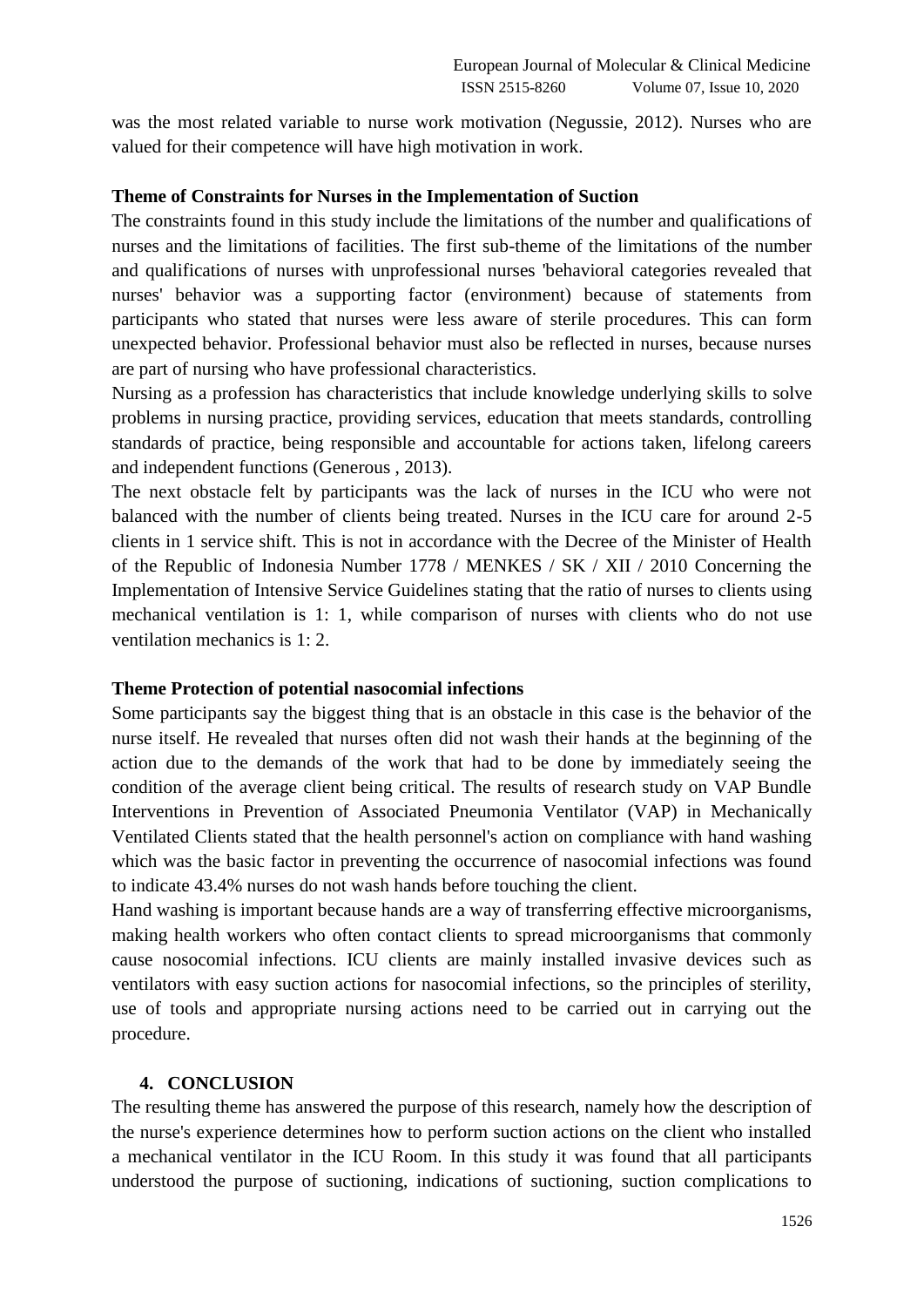suctioning were efforts to save patients. The experience in doing suction actions has been started from seeing the senior or previous nurse who did it in the room when the participants first worked in the ICU and how the nurses performed in suction in the room there were 2 (two), namely by open suction close suction. Nurses understand the pathophysiological changes that can occur from ventilator installation, so the importance of adequate resource support is highly expected by nurses in the ICU, such as training in caring for the ICU to improve knowledge and skills in performing action procedures, and supporting adequate facilities. The results of this study also reveal the need for qualification adjustments and the number of nurses with the needs of clients in the ICU, especially clients installed mechanical ventilators, because the workload of nurses will affect how procedures are performed on clients in terms of protection against potential nasocomial infections.

# **ACKNOWLEDGEMENT**

To hospitals, especially nurses who have been willing to become participants, thank you for permission, assistance and assistance in finding data and all information needed in this study.

## **5. REFERENCES**

- [1] AARC. (2010). Endotracheal Suctioning Of Mechanically Ventilated Patients With Artificial Airways. http;//Rchournal.Com/Cpgs/Pdf/06.10.0758. (Accessed 16 Juni 2017)
- [2] Alligood, M.R., & Tomey, A.M. (2006). Nursing theory: utilization and application .3rd Edition. St Louis: Mosby Elsevier.
- [3] Alligood, Martha R. (2014). Nursing Theorists and Their Work Ed 8.Genesis Publising.
- [4] American Association for Respiratory Care and University Health System Consortium's (UHC) Respiratory Care Network (2016) 'Safe Initiation and Management of Mechanical Ventilation.'issue paper, 9425 N. MacArthur Blvd., Ste 100, Irving TX 75063 T 972.243.3372 Wwww.aarc.org
- [5] Abbasinia, et al. (2014). Comparation The Effect Of Shallow Suction And Deep Endotracheal Tube Suctioning On Respiratory Rate, Arterial Blood Oxygen Saturation And Number Suctioning In Patients Hospitalizes In The Intensive Care Unit: A Randomized Controlled Trial. J Caring Sci.
- [6] Bhandari, R.K, et al. (2004). Sex inversion of sexually immature honeycomb grouper (Epinephelus merra) by aromatase inhibitor. Zoolog. Sci., (21):305310.
- [7] Bhandary, R, et al. (2015) 'Incidence and Mortality after Acute Respiratory Failure and Acute Respiratory Distress Syndrome in Sweden , Denmark , and Iceland', Am J Respir Care Med, 33(10), pp. 474–479. doi: 10.1097/CCM.0b013e3181ef4460.
- [8] Cairns, D. (2012). The Philosophy of Edmund Husserl. London; Springer Dordrecht Heidelberg; ISBN 978-94-007-5043-2 (eBook).
- [9] Christensen, P.J. (2009). Nursing process: aplication of conceptual model. E.Book.
- [10] Fauci, et al. (2008). Principles of Internal Medicine. 17th ed. USA: McGrawHill Companies;
- [11] Lynn, W. J., Mathis, R.L., & Jackson, J.H. (2004). Healthcare human resource management. South Wetern Publishing.
- [12] Giorgio, C., & Roberta, C. (2010). Technological development in mechanical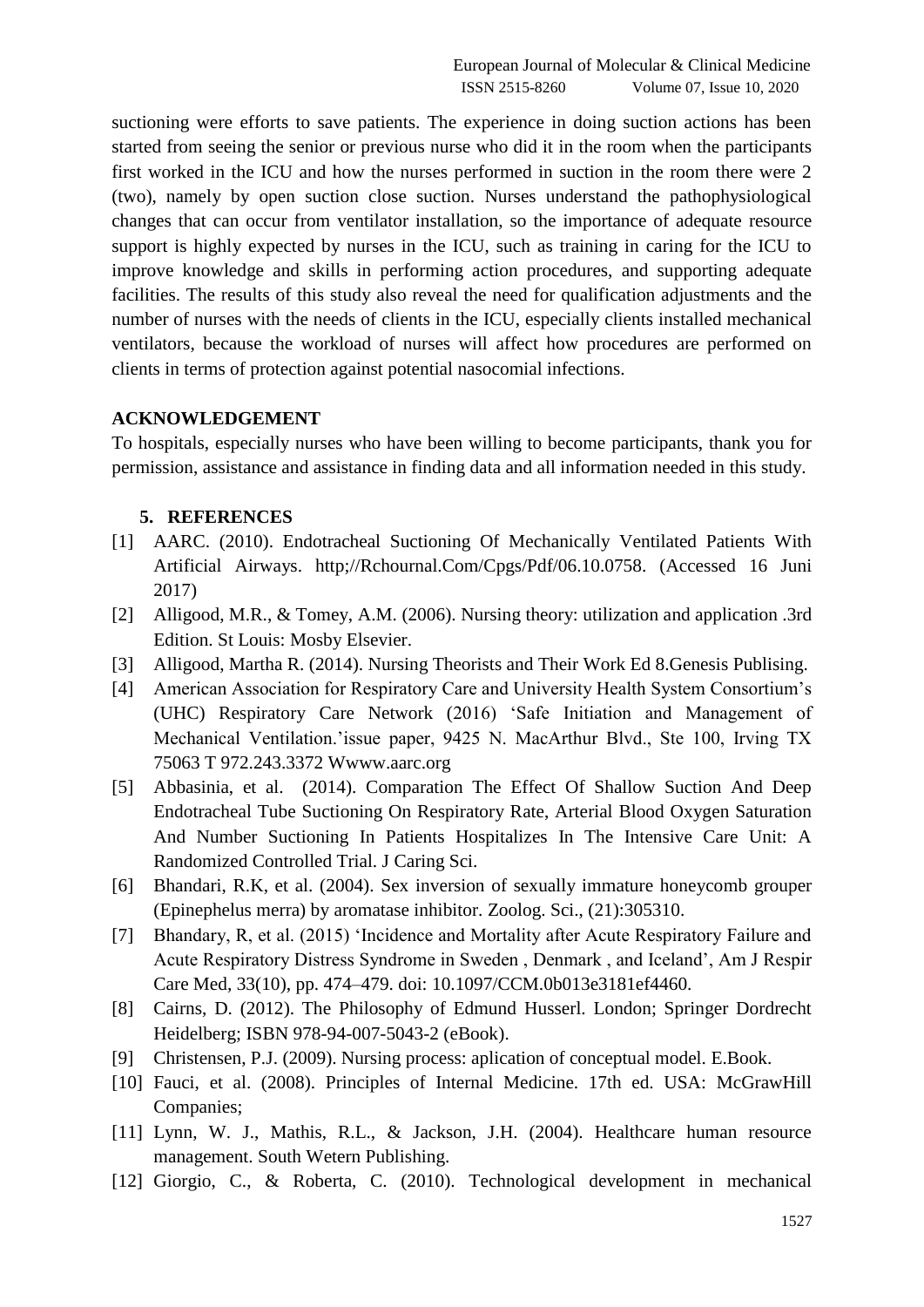ventilation. Current Opinion in Critical Care. 16: 26–33.

- [13] Irajpour, A., et al. (2014). Effect Of Shallow And Deep Endotracheal Tube Suctioning On Cardiovascular Indices In Patient In Intesive Care Unit. Iran J Nurs Midwifery Res.
- [14] Ivancevich, J.M. (2005). Organizational behavior and management. Boston: McGraw-Hill.
- [15] Kapoor, D., et al. (2012). Endotracheal Suctioning In Adult : Evidence Based Approach And Current Practice Guiedlines In Critical Care Setting. Journal Od Medical College Chandirgarh.
- [16] Kementrian Kesehatan RI. (2010). Keputusan Menteri Kesehatan RI Nomor:1778/Menkes/SK/XII/2010, Tentang Pedoman Penyelenggaraan Pelayanan Intensive Care Unit (ICU) di Rumah Sakit. Jakarta
- [17] Kolb (2005). The Kolb Learning Sytle Inventory-Version 3.1 2005 Technical Specifications. Hay Group, copyright 2005; Experiences Based Learning System, Inc. All right reserved.
- [18] Kozier, B., & Erb, G. (2002). Kozier and Erb's Techniques in Clinical Nursing 5th Edition. New Jersey: Pearson Education.
- [19] Kozier, B., & Erb, G. (2010). Kozier and Erb's Techniques in Clinnical Nursing 5th Edition. New Jersey: Pearson Education.
- [20] Laghi F, Tobin MJ. (2006). Indications for Mechanical Ventilation. In: Tobin MJ. Principles and Practice of Mechanical Ventilation. 2nd ed. USA: McGraw Hill; p. 129- 47.
- [21] Maggiore, S, M., et al. (2013). Decreasing The Advrse Effects Of Endotracheal Suctioning During Mechanical Ventilation By Changing Practice. Respiratory Care.
- [22] Marino PL. (2007). Principles of mechanical ventilation. In: Marino PL, ed. The Icu Book. 3rd ed. New York: Lippincott Williams and Wilkins,Inc. 457511.
- [23] Marquis, B. L., & Huston, C.J. (2006). Leadership roles and management functions in nursing: Theory and application (5th ed.). Philadelphia:Lippincott William & Wilkins.
- [24] Masry, A. E., & William, R. P. F. (2005). Respiratory care. Vol. 50. Boston: Dept of anesthesia.
- [25] McConnell, R. A., et al. (2016) Using a post-Intubation checklist and time out to expedite mechanical ventilation monitoring: Observational study of a quality improvement intervention, Respiratory Care, 61(7), pp. 902–912. doi: 10.4187/respcare.04191.
- [26] Negussie, N. (2012). Relationship between rewards and nurses work motivation in Addis Ababa Hospitals. Original article (Internet), Vol.22, No.2. Available.
- [27] Overend, Tj., et al. (2009). Updating The Evidance Base For Suctioning Adult Patient; A Systematic Review. Can Respir J.
- [28] Ozcan, M. S., et al. (2006). Abnormally increased power of breathing as a complication of closed endotracheal suction catheter systems. Accepted for publication in a peer reviewed journal.
- [29] Ozden, D., dan Gorgulu SR. (2014). Effect of Open and Closed Suction System on The Haemodynamic Parameters in Cardiac Surgery Patien. Pubmed gov Journal.
- [30] Pritchard M, et al. (2001). Preoxygenation for tracheal suctioning in intubated, ventilated newborn infants.